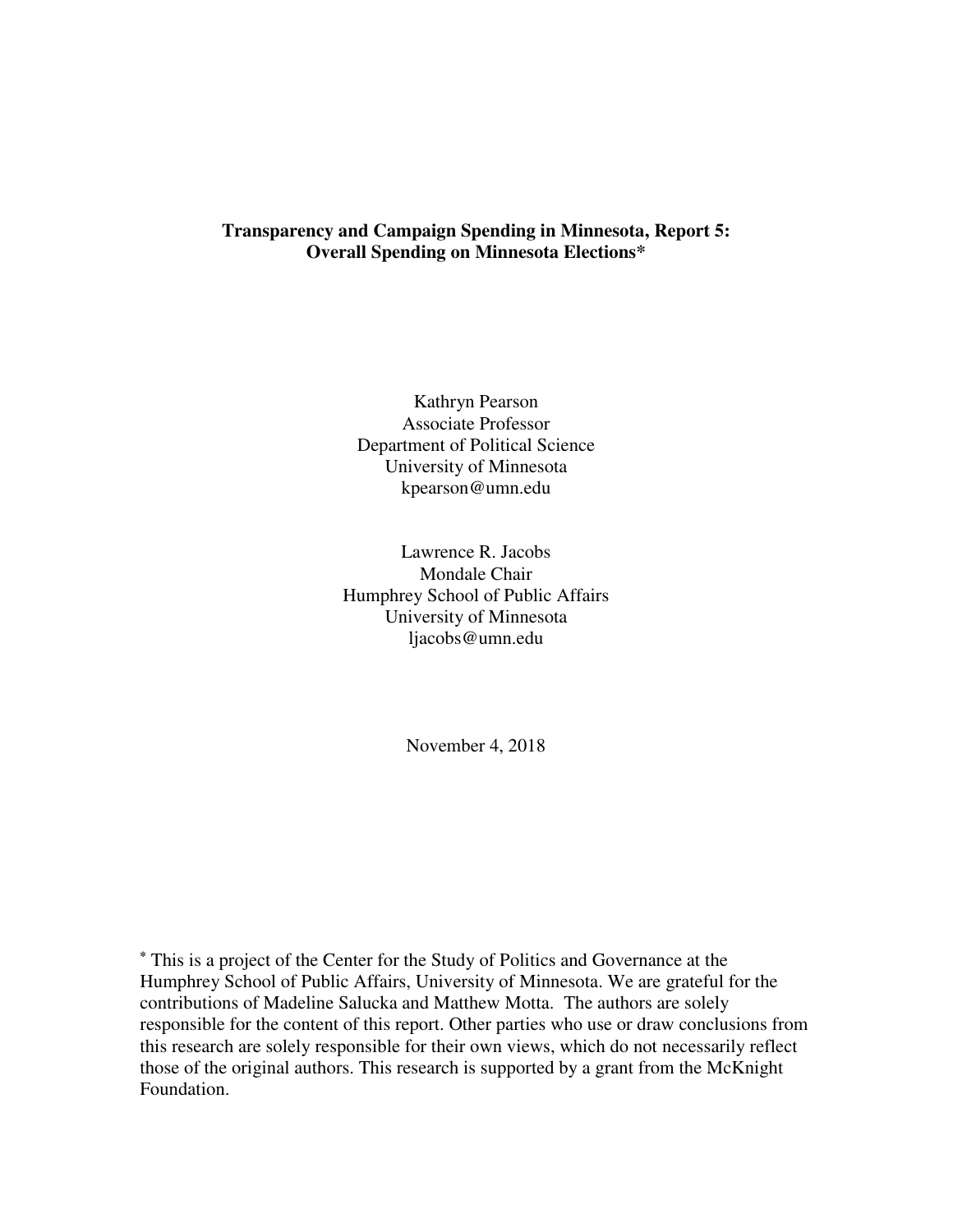**Over \$135 million has been spent on Minnesota's 2018 state and federal elections** (Figure 1). As stunning as this total is, it will be larger after groups and donors disclose their spending during the final week of the campaign.

**Support for Democratic candidates was more than 50% higher than support for Republicans – nearly \$82 million versus \$53 million.** 



Note: Spending on state campaigns includes the period beginning on January 1, 2018; the spending on federal elections includes the period beginning January 1, 2017, although there were no independent expenditures in 2017.